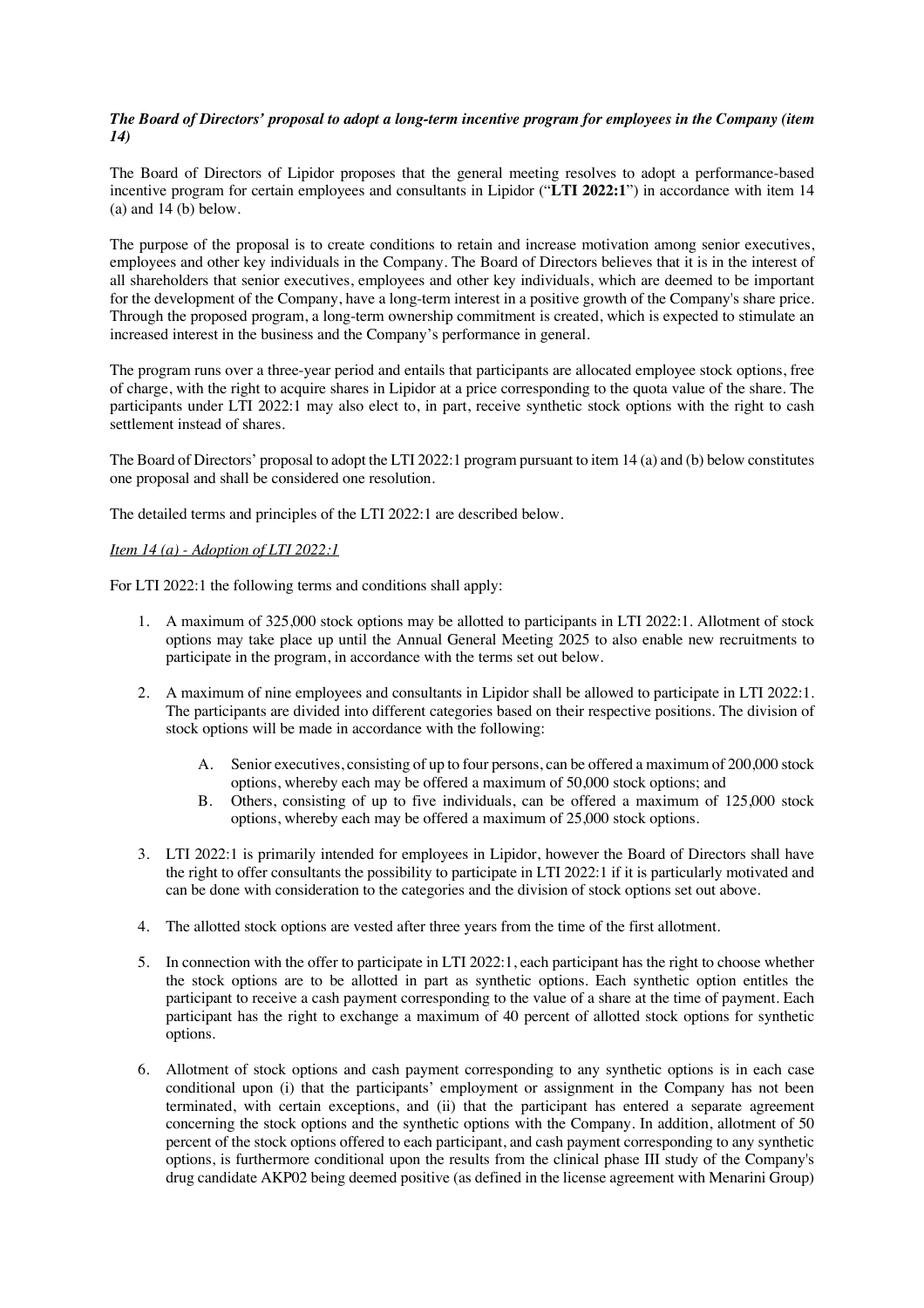by 31 December 2022 at the latest. The Board of Directors shall ensure that the agreements with the participants contain terms and conditions that prohibit the transfer or pledge of the stock options or synthetic options and that stipulates that unvested stock options or synthetic options will, with certain exceptions, be forfeited should the participant's employment or assignment in the Company be terminated.

- 7. The stock options or synthetic options shall be allotted to the participants free of charge.
- 8. Provided that the stock options have been allotted and vested, and provided that the performance conditions have been met, each stock option grants the holder a right to, during the period 1 May 2025, up to and including 31 May 2025, as decided by the Company, either (a) acquire one (1) share in the Company to a price corresponding to the quota value (the current quota value is SEK 0.05 per share) or, (b) free of charge receive a warrant which entitles to subscription of one (1) share in the Company at a price corresponding to the quota value.
- 9. Participation in LTI 2022:1 is in each case conditional upon the participation being legally possible as well as possible with reasonable administrative costs and financial efforts based on the Company's assessment.
- 10. The Board of Directors shall be responsible for the agreements with the participants and the administration of LTI 2022:1. In connection therewith, the Board of Directors has the right to make adjustments in order to adjust to certain rules or market conditions outside of Sweden. Further, in extraordinary cases, the Board of Directors is entitled to limit the extent of LTI 2022:1 or terminate the program in advance, in whole or in part.
- 11. The number of shares that may be acquired for each stock option or the equivalent cash amount to the value of those shares that may be received for each synthetic option shall be recalculated in the event of share splits, rights issues and similar corporate actions with the aim of keeping the economic value of a stock option or a synthetic option unaffected by such actions.

#### *Dilution and costs etc.*

The maximum dilution effect of LTI 2022:1, including warrants that may be issued as part of a hedge against social security compensation linked to the program, will not exceed 1.45 percent of the total number of shares in the Company. The dilution has been calculated as additional shares in relation to current and additional shares. When also taking into consideration other incentive programs in the Company, the maximum dilution effect is 1.94 percent.

The stock options will be regarded as personnel costs during the vesting period, without any impact on the Company's cash flow. If the stock options are exercised, LTI 2022:1 may also entail costs in the form of social security contributions. The total costs for the social security contributions will depend, partially on the participant's employment or assignment form in the Company, partially on the number of stock options and synthetic options that will be vested, partially on the value of the benefit that the participant finally receives, i.e. on the value of the stock options or synthetic options when exercised in 2025. The costs due to social security contributions will be accrued over the vesting period. The Company intends to hedge the entire cost of the social security contributions through an issue of warrants, in accordance with the Board of Directors proposal in item 14 (b) below, which may be exercised by a financial third party in connection with the exercise of the stock options. If the Company creates such a hedge structure, the costs for social security contributions will not affect the Company's cash flow.

Based on the assumption that all options in LTI 2022:1 are vested, an assumed share price of SEK 10 when the stock options or synthetic options are exercised, and an assumed average social security rate of approximately 31.42 percent, the total costs for the program including social security contributions will amount to approximately SEK 4.3 million, which corresponds to approximately 52 percent of the Company's salary costs for employees (including social security contributions) for the 2021 financial year.

#### *Preparation of proposal*

The Board of Directors has prepared LTI 2022:1 in consultation with external advisors.

*Item 14 (b) - Issue of warrants and approval of the transfer of the warrants to the participants and to third parties*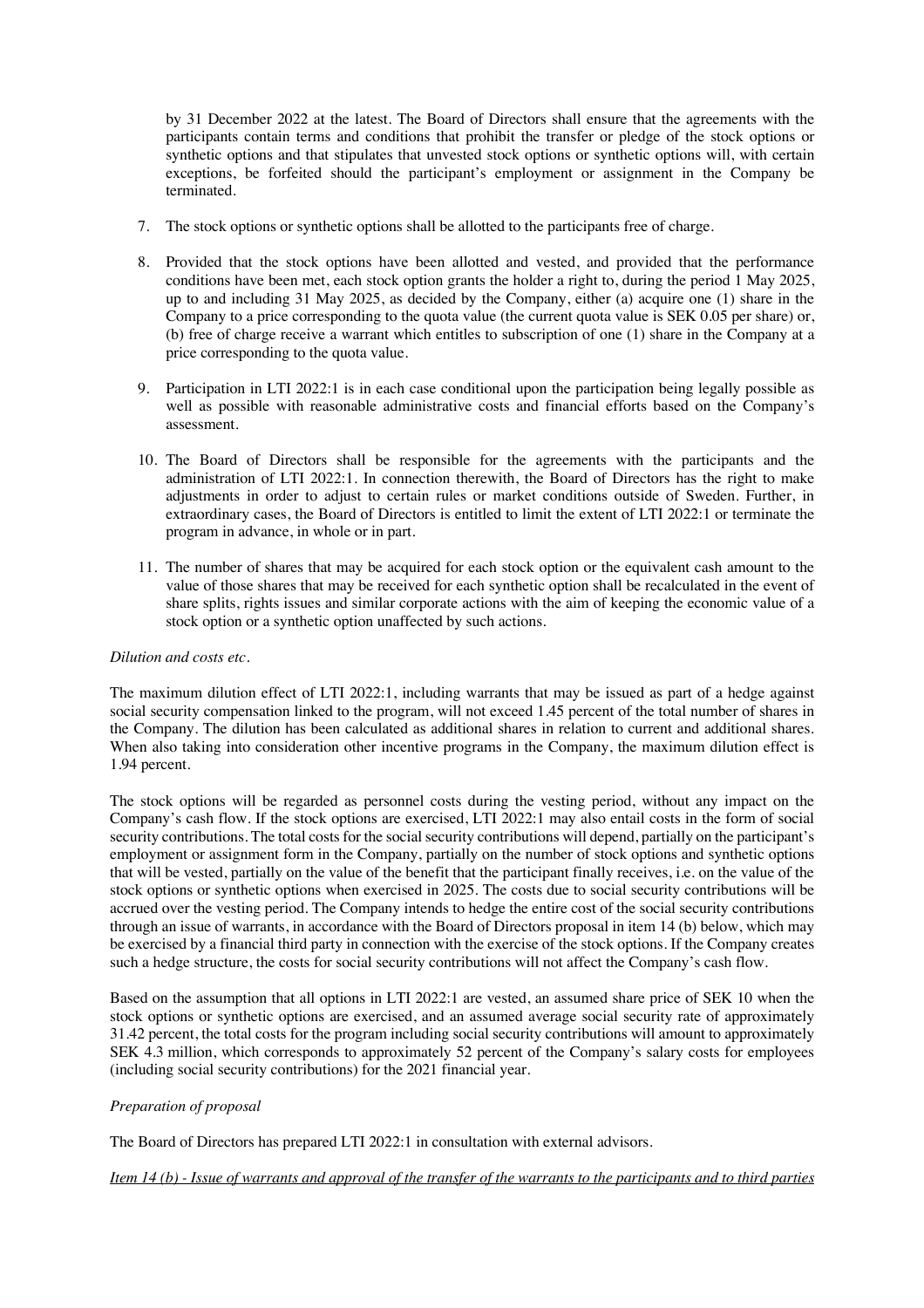The Board of Directors proposes that the Company shall issue a maximum of 427,115 warrants, of which 325,000 warrants shall be issued in order to secure the delivery of shares, warrants or cash payment to the participants of LTI 2022:1 in accordance with the terms and conditions of the program, and 102,115 warrants shall be issued as a hedge to reduce exposure to costs associated with social security contributions resulting from the exercise of stock options. The share capital may be increased with a maximum amount of SEK 21,355.75.

- 1. The right to subscribe for the warrants shall, with deviation from the shareholders' pre-emption rights, be granted Lipidor AB (publ). Transfer of 325,000 warrants may occur, at one or several occasions, to the participants of LTI 2022:1 or otherwise to third parties to enable the delivery of shares or cash payment to the participants, in accordance with the terms and conditions of LTI 2022:1. A transfer of 102,115 shares may be made to third parties with the purpose of bringing in capital to cover the costs of social security contributions resulting from the exercise of the stock options.
- 2. The reason for the deviation from the shareholders' pre-emption rights is the adoption of LTI 2022:1.
- 3. The warrants shall be issued free of charge.
- 4. Subscription of the warrants shall take place within two months from the date of the resolution to issue warrants. The Board of Directors shall be entitled to extend the subscription period.
- 5. The warrants shall entitle to subscribe for shares during the period 1 May 2025 up to and including 31 May 2025.
- 6. Each warrant shall entitle to the subscription of one (1) share at a subscription price corresponding to the quota value of the share. Recalculation may occur in accordance with the terms and conditions for the warrants. Any premium shall be allocated to the share premium reserve.
- 7. The newly issued shares shall entitle to dividend for the first time on the first record date that occurs after completion of a share subscription.
- 8. The warrants are subject to the complete terms and conditions for the warrants, Appendix A.

The Board of Directors, or the person that the Board of Directors may appoint, shall be authorized to make minor adjustments necessary in connection with the registration of the resolution with the Swedish Companies Registration Office.

#### **Majority requirements**

The Board of Directors' proposal to adopt the LTI 2022:1 program pursuant to item 14 (a) and (b) constitutes one proposal and shall be considered one resolution. The resolution in accordance with above requires approval of at least nine tenths (9/10) of the shares represented and votes cast at the AGM.

> Stockholm, May 2022 **Lipidor AB (publ)** *The Board of Directors*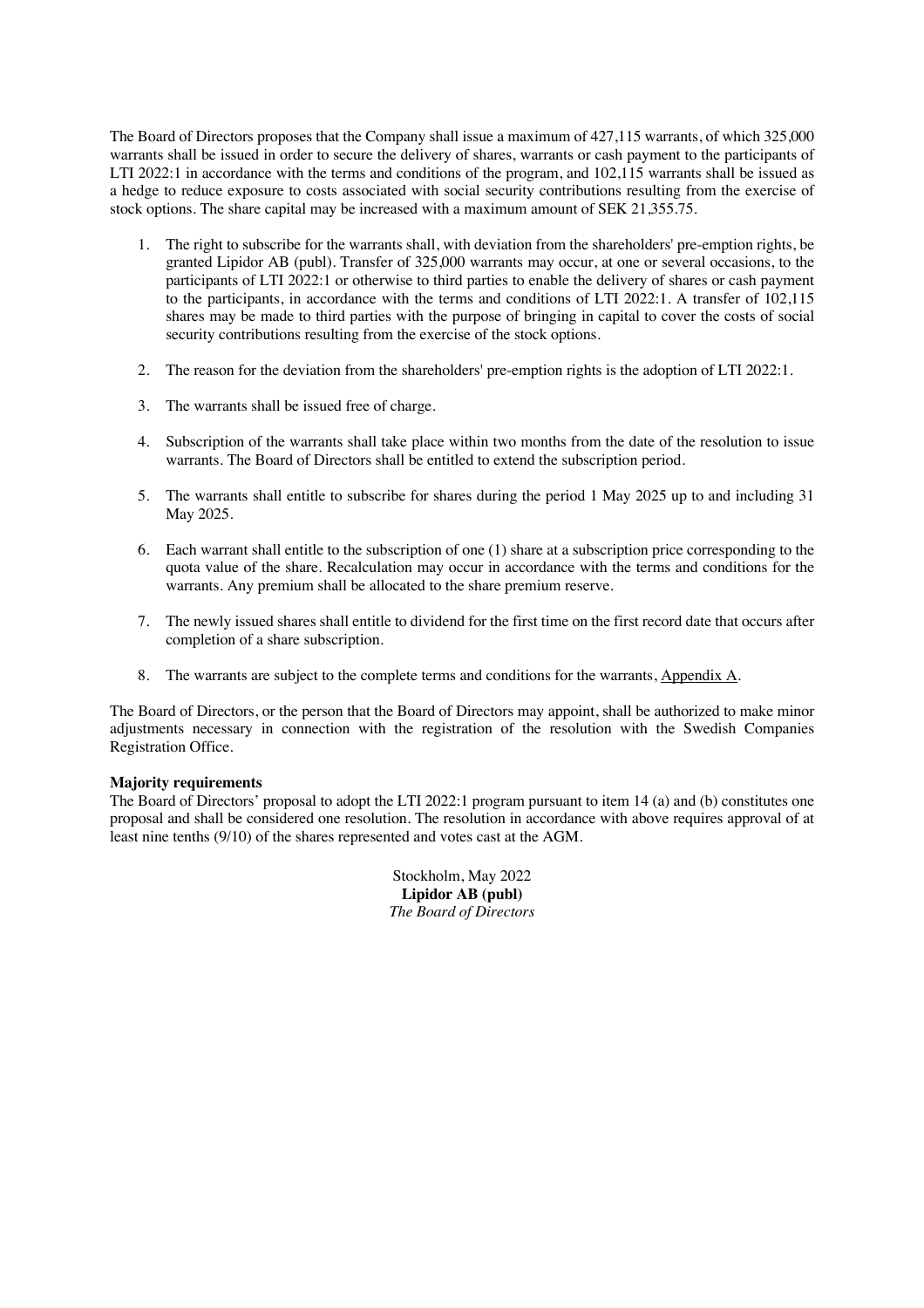# **VILLKOR FÖR TECKNINGSOPTIONER AV SERIE 2022/2025:1 AVSEENDE NYTECKNING AV STAMAKTIER I LIPIDOR AB (PUBL)** *TERMS AND CONDITIONS OF WARRANTS OF SERIES 2022/2025:1 TO SUBSCRIBE FOR NEW COMMON SHARES IN LIPIDOR AB (PUBL)*

### **§ 1 Definitioner /** *Definitions*

I föreliggande villkor ska följande benämningar ha den innebörd som angivits nedan. *In these terms and conditions, the following terms shall have the meanings stated below.*

| "Aktie"                                           | stamaktie i Bolaget;                                                                                                                                                                           |
|---------------------------------------------------|------------------------------------------------------------------------------------------------------------------------------------------------------------------------------------------------|
| "Share"                                           | common share in the Company;                                                                                                                                                                   |
| "Avstämningskonto"                                | konto vid Euroclear för registrering av sådana finansiella instrument<br>som anges i lagen (1998:1479) om värdepapperscentraler och<br>kontoföring av finansiella instrument;                  |
| "Central Securities<br><b>Depository Account"</b> | an account with Euroclear for registering such financial instruments<br>as referred to in the Swedish Central Securities Depositories and<br>Financial Instruments Accounting Act (1998:1479); |
| "Bankdag"                                         | dag som i Sverige inte är söndag eller annan allmän helgdag eller som<br>beträffande betalning av skuldebrev inte är likställd med allmän<br>helgdag i Sverige;                                |
| "Banking Day"                                     | any day in Sweden which is not a Sunday or other public holiday, or<br>which, with respect to payment of notes, is not equated with a public<br>holiday in Sweden;                             |
| "Bolaget"                                         | Lipidor AB (publ), org. nr. 556779-7500;                                                                                                                                                       |
| "Company"                                         | Lipidor AB (publ), org. nr. 556779-7500;                                                                                                                                                       |
| "Euroclear"                                       | Euroclear Sweden AB;                                                                                                                                                                           |
| "Euroclear"                                       | Euroclear Sweden AB;                                                                                                                                                                           |
| "Optionsinnehavare"<br>"Warrant Holder"           | innehavare av Optionsrätt med rätt till Teckning av nya Aktier;<br>any person who is a Holder of a Warrant entitling to Subscription for<br>new Shares;                                        |
| "Optionsrätt"                                     | rätt att teckna Aktie mot kontant betalning;                                                                                                                                                   |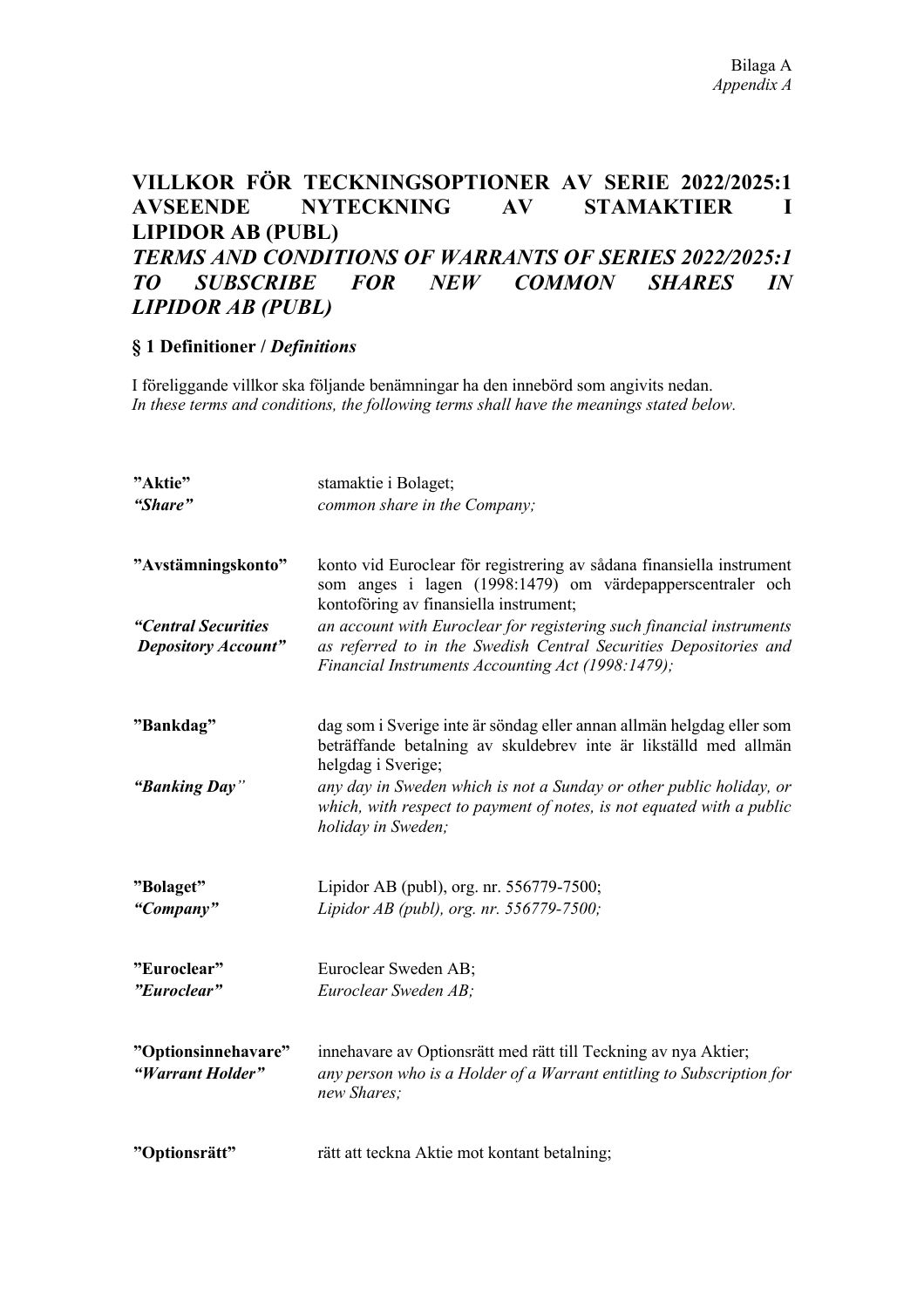| "Warrant"             | the right to subscribe for new Shares in exchange for payment in cash;                                                                                                    |
|-----------------------|---------------------------------------------------------------------------------------------------------------------------------------------------------------------------|
| "Teckning"            | sådan Teckning av Aktier som sker med stöd av Optionsrätt;                                                                                                                |
| "Subscription"        | such Subscription for new Shares exercised through a Warrant;                                                                                                             |
| "Teckningskurs"       | den kurs till vilken Teckning av ny Aktie kan ske; och                                                                                                                    |
| "Subscription Price"  | the price at which Subscription for new Shares may take place; and                                                                                                        |
| "Warrant Certificate" | "Teckningsoptionsbevis" bevis till vilket knutits ett visst antal Optionsrätter enligt dessa villkor.<br>a certificate which is linked to a certain number of Warrants in |

# **§ 2 Optionsrätter /** *Warrants*

Optionsrätterna kan representeras av Teckningsoptionsbevis. Teckningsoptionsbevisen är ställda till viss man eller order.

*accordance with these terms and conditions.*

*The Warrants may be represented by Warrant Certificates. Warrant Certificates are issued to a certain person or to order.*

Bolagets styrelse får fatta beslut om att Optionsrätterna ska registreras på Avstämningskonto. Vid sådant förhållande ska inga Teckningsoptionsbevis eller andra värdepapper ges ut. Optionsinnehavare ska på Bolagets anmaning vara skyldiga att omedelbart till Bolaget eller Euroclear inlämna samtliga Teckningsoptionsbevis representerande Optionsrätter samt meddela Bolaget erforderliga uppgifter om värdepapperskonto på vilket innehavarens Optionsrätter ska registreras.

*The Board of Directors of the Company shall be entitled to resolve that the Warrants be registered on a Central Securities Depository Account. In the event such resolution is adopted, no Warrant Certificates or other securities shall be issued. At the request of the Company, Warrant Holders shall be obliged to surrender immediately to the Company or Euroclear all Warrant Certificates representing Warrants and to provide the Company with the requisite details of the securities account on which the Warrant Holder's Warrants are to be registered.*

För det fall Bolagets styrelse fattat beslut enligt andra stycket ovan, ska styrelsen därefter vara oförhindrad att, med de begränsningar som må följa av lag eller annan författning, fatta beslut om att Optionsrätterna inte längre ska vara registrerade på Avstämningskonto.

*In the event the Board of Directors of the Company adopts a resolution in accordance with the second paragraph above, subject to any applicable statutory or regulatory limitations, the Board of Directors shall thereafter be at liberty to resolve that the Warrants are no longer to be registered on a Central Securities Depository Account.*

# **§ 3 Rätt att teckna nya Aktier /** *Right to subscribe for new Shares*

Optionsinnehavaren ska ha rätt att under perioden från och med den 1 maj 2025 till och med den 31 maj 2025, eller till och med den tidigare dag som kan följa av § 8 nedan, för varje Optionsrätt teckna en (1) ny Aktie. Därutöver skall Bolagets styrelse genom att skicka ett skriftligt meddelande till Optionsinnehavarna äga rätt att bestämma att Optionsinnehavarna skall kunna utnyttja Optionsrätterna under andra tidsperioder än den ovan sagda, förutsatt att utnyttjande av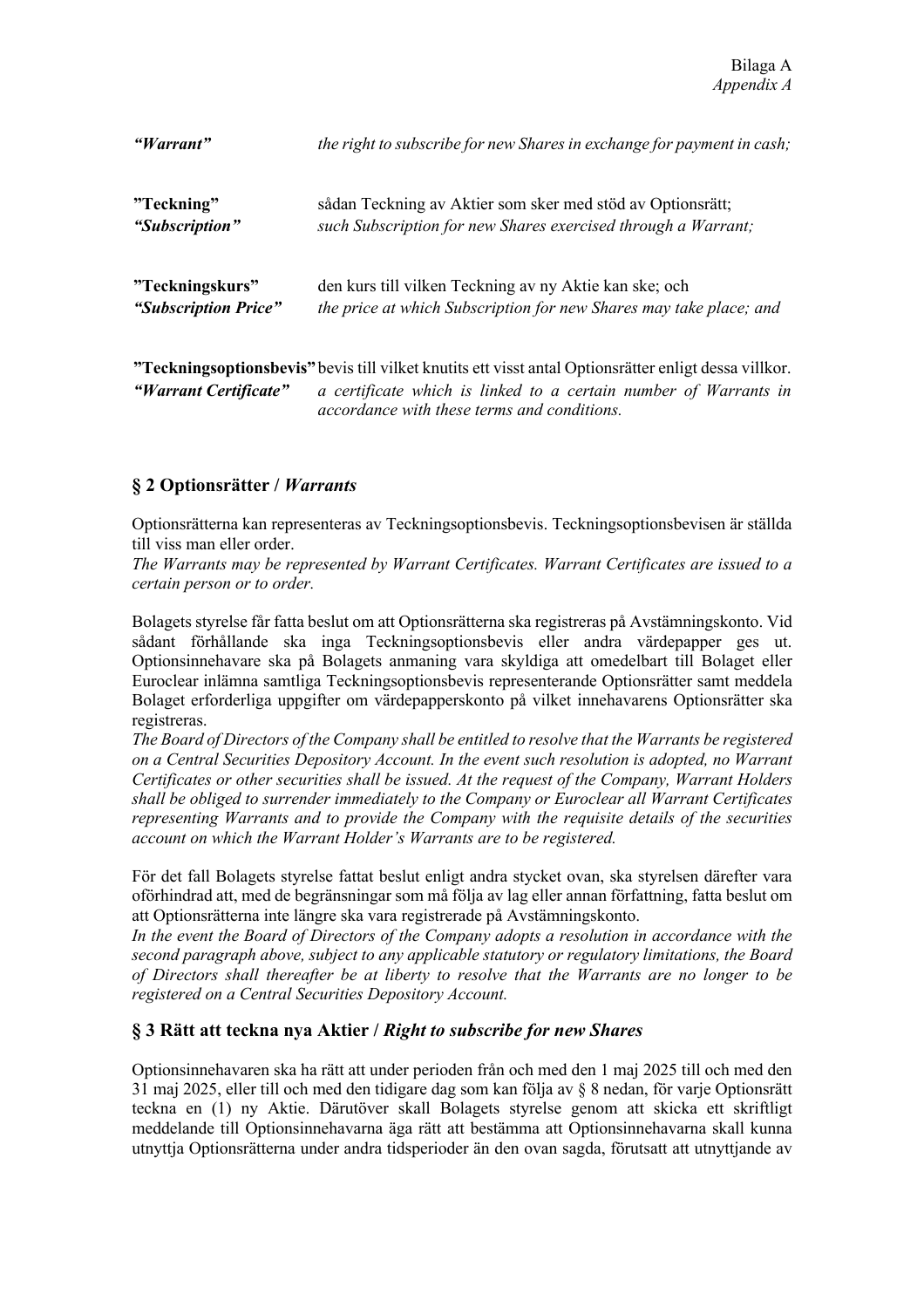Optionsrätterna aldrig skall kunna ske efter den 31 augusti 2025. Om styrelsen skickar ut sådant meddelande till Optionsinnehavarna skall Optionsinnehavarna därefter äga rätt att utnyttja Optionsrätterna också under den tidsperiod som står angiven i sådant meddelande. Teckningskursen per Aktie ska motsvara aktiens kvotvärde.

*The Warrant Holder shall be entitled to subscribe for one (1) new Share for each Warrant during the period 1 May 2025 until 31 May 2025, or up to and including such earlier date as may follow from section 8 below. In addition, the Board of Directors of the Company shall by sending a written notice to the Warrant Holders have the right to decide that the Warrants shall be exercisable also during other time periods, provided, however, that exercise may never take place later than on 31 August 2025. If the Board of Directors of the Company submits such written notice, the Warrants shall thereafter be exercisable also during the time period stated in such notice. The Subscription Price per Share shall correspond to the quota value.* 

Optionsinnehavare äger rätt att, fördelat på ett eller flera tillfällen, teckna högst det antal Aktier som dennes Optionsrätter berättigar till varvid Bolaget skall vara skyldigt att om Optionsinnehavare så anmäler under ovan angiven tid, emittera det antal Aktier som avses med anmälan om Teckning.

*A Warrant Holder has the right, at one or several occasions, to subscribe for the maximum number of Shares that its Warrants give a right to subscribe for, and the Company shall, if a Warrant Holder so requires within the time frame specified above, issue the number of Shares set out in the notification of Subscription.*

Omräkning av Teckningskurs liksom av det antal nya Aktier som varje Teckningsoption berättigar till teckning av, kan äga rum i de fall som framgår under § 8 nedan.

*Recalculation of the Subscription Price as well as of the number of new Shares that each Warrant entitles a right to subscribe for may be made under the circumstances set forth in section 8 below.*

### **§ 4 Teckning av Aktier /** *Subscription of Shares*

Under tid Optionsrätt är registrerad på Avstämningskonto ska följande gälla. Vid Teckning ska ifylld anmälningssedel enligt fastställt formulär inges till Bolaget eller ett av Bolaget anvisat kontoförande institut.

*The following shall apply in the event the Warrants are registered on a Central Securities Depository Account. The Warrants may be exercised through a written application for Subscription to the Company or to the designated Central Securities Depository Company.*

### **§ 5 Betalning /** *Payment*

Vid Teckning ska betalning samtidigt erläggas kontant för det antal Aktier som Teckningen avser. *Simultaneously with the Subscription, payment in cash shall be made for the number of Shares to which the Subscription relates.*

### **§ 6 Införande i aktiebok m.m. /** *Entry in the share register, etc.*

Teckning och tilldelning verkställs genom att de nya Aktierna interimistiskt registreras på Avstämningskonto genom Bolagets försorg. Sedan registrering hos Bolagsverket ägt rum, blir registreringen på Avstämningskonto slutgiltig. Som framgår av § 8 nedan, senareläggs i vissa fall tidpunkten för sådan slutgiltig registrering på Avstämningskonto.

*Subscription shall be effected through the Company ensuring the interim registration of the new Shares on a Central Securities Depository Account. Following registration at the Swedish Companies Registration Office, the registration on a Central Securities Depository Account shall become final. As stated in section 8 below, in certain cases the date of such final registration on a Central Securities Depository Account may be postponed.*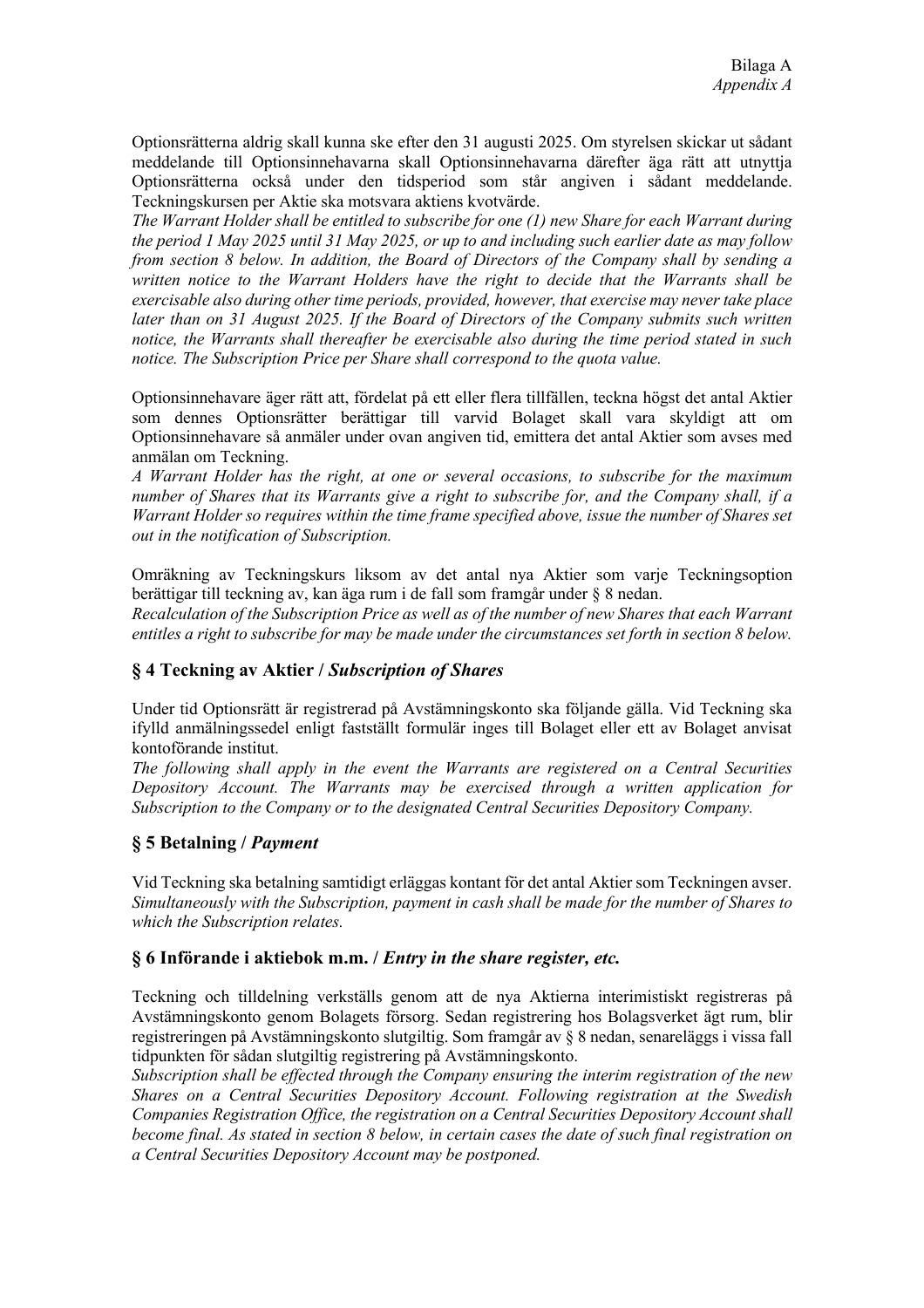### **§ 7 Rätt till vinstutdelning /** *Entitlement to dividends*

Aktie som tillkommit på grund av Teckning rätt till vinstutdelning första gången på den avstämningsdag för utdelning som infaller närmast efter det att Teckning verkställts. *Shares which are newly issued following Subscription shall carry an entitlement to participate in dividends for the first time on the next record date for dividends which occurs after Subscription is effected.*

### **§ 8 Omräkning av Teckningskurs m.m. /** *Recalculation of Subscription Price, etc.*

#### *A.* **Omräkning i vissa fall** */ Recalculation in certain cases*

Om Bolaget genomför någon av nedan listade åtgärder och sådan åtgärd har väsentlig inverkan på Teckningsoptionernas värde skall dessa optionsvillkor ändras i syfte att minska och om möjligt eliminera sagda effekt.

*If the Company carries out any of the below listed actions and provided that such action has a material impact on the value of the Warrants, these warrant terms shall be adjusted for the purpose of reducing or, if possible, eliminating such effect.*

- (i) fondemission, sammanläggning eller uppdelning av aktier i Bolaget; / *bonus issue, consolidation or split of shares in the Company;*
- (ii) emission med företrädesrätt för aktieägarna av aktier, konvertibler, optioner eller andra finansiella instrument eller rättigheter mot kontant betalning eller betalning genom kvittning, i varje fall till ett teckningspris som understiger marknadsvärdet; */ issue with preferential rights (Sw; företrädesrätt) for the shareholders of shares, convertibles, warrants or other financial instruments or rights, against payment in cash or through setoff with a subscription price which is below the market value;*
- (iii) extraordinär utdelning; / *extraordinary dividend*;
- (iv) godkännande av delningsplan enligt 24 kap 17 § aktiebolagslagen, enligt vilken Bolaget skall delas genom att en del av Bolagets tillgångar och skulder övertas av ett eller flera andra aktiebolag mot vederlag till aktieägarna i Bolaget; eller / *approval of a division plan pursuant to Chapter 24 Section 17 of the Swedish Companies Act, pursuant to which the Company shall be divided through parts of the Company´s assets and debts being assumed by one or several other companies limited by shares against compensation to the shareholders of the Company; or*
- (v) minskning av Bolagets aktiekapital med återbetalning till aktieägarna. / *reduction of the Company's share capital with distribution to the shareholders.*

Ändring av dessa optionsvillkor enligt denna punkt skall, såvitt praktiskt möjligt, göras genom omräkning av Teckningskursen och/eller det antal Aktier vartill varje Teckningsoption berättigar och skall ske enligt en metod som är vedertagen på marknaden och lämplig under rådande omständigheter. Ingen omräkning av antalet Aktier vartill varje Teckningsoption berättigar skall dock ske i samband med utdelning i enlighet med punkt (iii) ovan. Ändringen skall på uppdrag av Bolagets styrelse genomföras av Bolagets revisorer eller annan expert utsedd av Bolaget och skall kommuniceras till Optionsinnehavarna av Bolaget. Omräkning skall aldrig kunna leda till att Teckningskursen understiger kvotvärdet på Bolagets aktier. Vid åtgärder enligt punkt (ii) ovan, kan Bolaget, istället för att ändra dessa optionsvillkor enligt ovan, erbjuda Optionsinnehavaren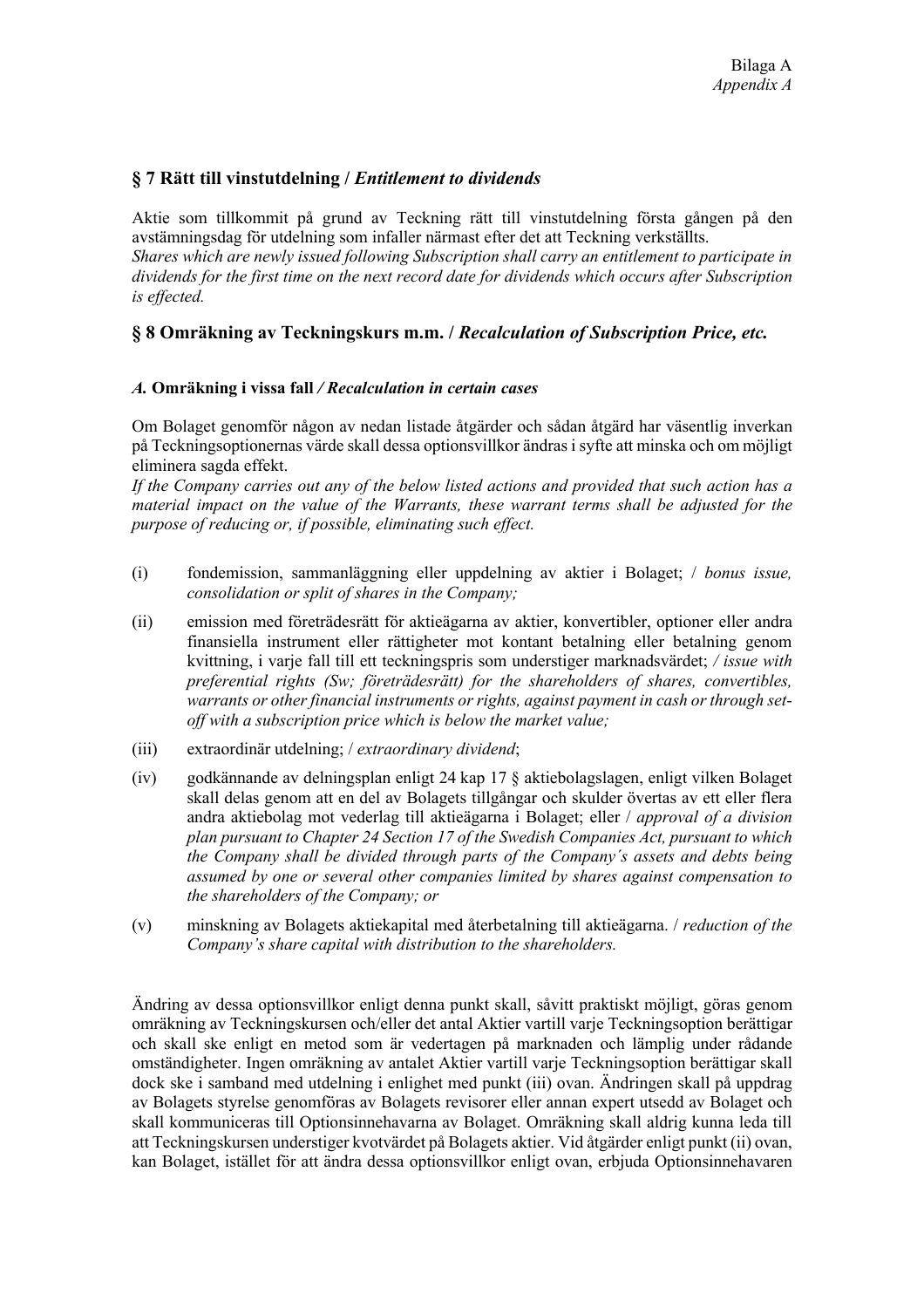rätt att delta i emissionen eller i separat emission på samma sätt som om Optionsinnehavarna hade utnyttjat sina Teckningsoptioner fullt ut före emissionen.

*Adjustment of these warrant terms according to this section shall, to the extent practically possible, be made by recalculation of the Strike Price and/or the number of Shares to which each Warrant entitles and with a method used on the market and which is suitable considering the relevant circumstances. In case of adjustments in case of dividends pursuant to (iii), no recalculation of the number of Shares to which each Warrant entitles shall be made. The adjustments shall be made by assignment by the Board of Directors of the Company and shall be carried out by the auditor of the Company or other expert assigned by the Company and shall be communicated to the Warrant Holders. The adjustment shall never lead to the purchase price being lower than the quotient value of the shares in the Company. In connection with actions pursuant to section (ii) above, the Company may always, instead of adjusting these warrant terms in accordance with the above, provide the Warrant Holder with a right to participate in such issue or in a separate issue on the same terms as if the Warrant Holder had utilized its Warrants in full prior to such issue.*

#### *B.* **Omräkningar i andra fall** */ Recalculation in other cases*

Om Bolaget genomför åtgärd som inte träffas av regleringen i punkt §8A men som enligt Bolagets bedömning har väsentlig inverkan på Akties värde, skall Bolaget ha rätt men ingen skyldighet att ändra dessa optionsvillkor för att ge Optionsinnehavarna rimlig kompensation.

*If the Company takes an action which is not governed by §8A but in the Company's opinion has a material effect on the value of the Shares, the Company shall have the right, but not the obligation, to alter these warrant terms so that the Warrant Holders are reasonably compensated.*

Bolaget äger vidare ändra dessa optionsvillkor i den mån lagstiftning, domstolsavgörande, myndighetsbeslut eller avtal så kräver eller om det i övrigt – enligt Bolagets skäliga bedömning – av praktiska skäl är ändamålsenligt eller nödvändigt och Optionsinnehavarens rättigheter inte i något väsentligt hänseende försämras.

*The Company may also alter these warrant terms in the manner required to comply with applicable law, ruling by a competent court, judgment by government authority, agreement, or otherwise if, in the Company's reasonable opinion, practical reasons justify or make necessary such alteration and the Warrant Holders rights are not adversely affected in a material way by such alteration.*

#### *C.* **Konsekvenser av vissa andra åtgärder** */ Consequences of certain other actions*

Skulle bolagsstämman jämlikt 23 kap 6 § aktiebolagslagen fatta beslut om en *fusionsplan*, varigenom Bolaget skall uppgå i annat bolag, eller skulle styrelsen jämlikt 23 kap 28 § aktiebolagslagen fatta beslut om att Bolaget skall uppgå i moderbolag, skall Optionsinnehavare värdemässigt erhålla motsvarande rättigheter i det övertagande bolaget som i Bolaget (det överlåtande bolaget), om de inte enligt fusionsplanen har rätt att få sina Teckningsoptioner inlösta av det övertagande bolaget.

*If the shareholders meeting, ´pursuant to chapter 23 section 6 in the Swedish Companies Act (sw: aktiebolagslagen), resolves to approve a merger plan (sw: fusionsplan), whereby the Company shall be merged into another company, or if the Board in accordance with chapter 23 section 28 of the Swedish Companies Act should resolve that the Company shall be merged into a parent company, the Warrant Holder shall receive rights in the parent company equal to the rights in the Company, unless the merger plan stipulates a right to have their Warrants redeemed (sw: inlösta) by the parent company.*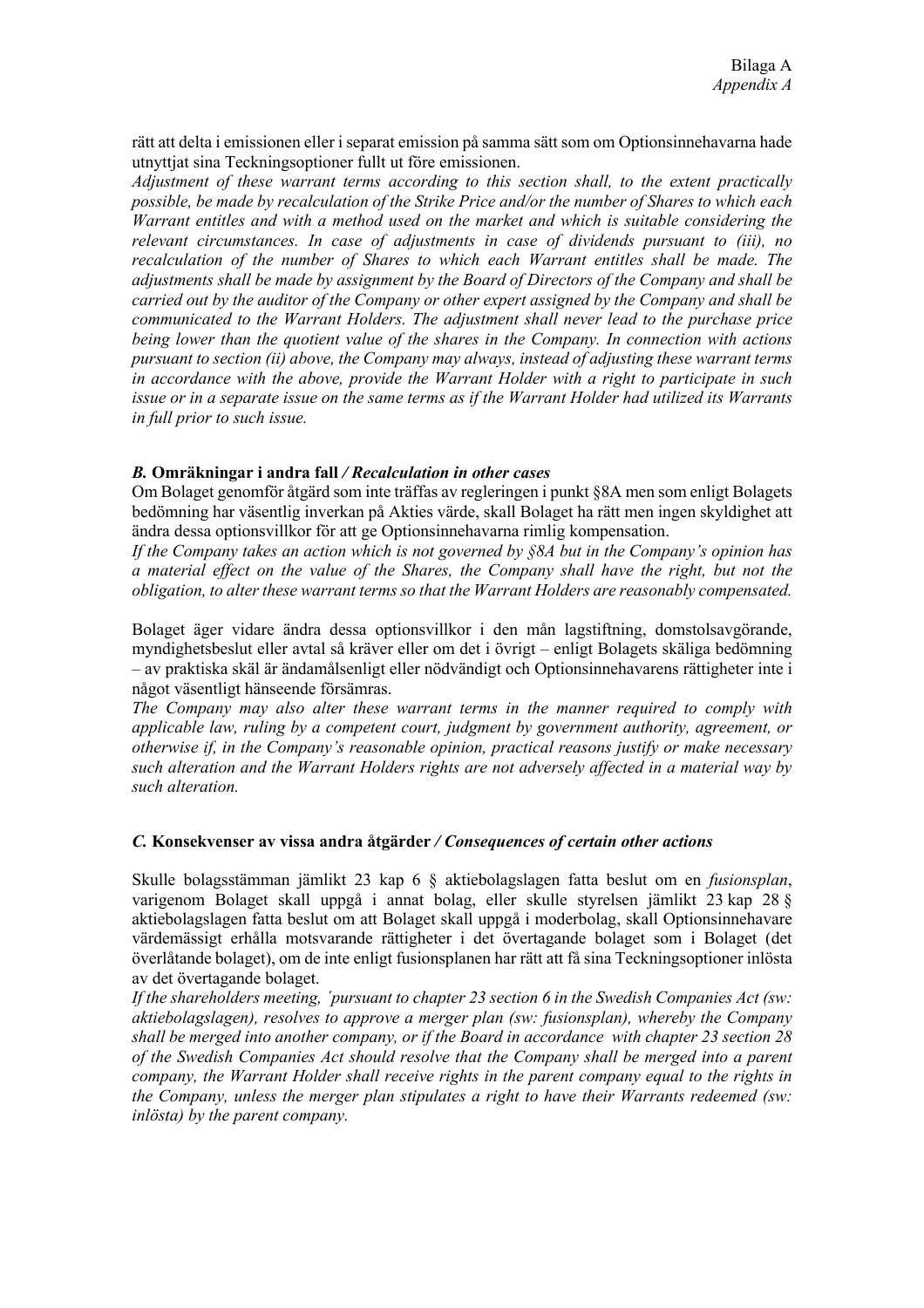Om bolagsstämman skulle godkänna en delningsplan enligt 24 kap 17 § aktiebolagslagen, varigenom Bolaget skall delas genom att samtliga av Bolagets tillgångar och skulder övertas av ett eller flera andra aktiebolag mot vederlag till aktieägarna i Bolaget, får teckning ej ske efter bolagsstämmans beslut. Senast fyra veckor innan bolagsstämman tar ställning till delningsplanen, skall Bolaget underrätta Optionsinnehavarna om den planerade delningen. I meddelandet skall intas en erinran om att Teckning ej får ske efter bolagsstämmans beslut att godkänna delningsplanen. Skulle Bolaget lämna meddelande enligt ovan, skall Optionsinnehavaren – oavsett vad som i övrigt gäller om rätt till Teckning enligt avsnitt 3 ovan – äga rätt att Teckna från den dag då meddelandet lämnats till dess att bolagsstämman fattat beslut avseende delningsplanen.

*If the shareholders' meeting elects to approve a division plan (sw: delningsplan) in accordance with chapter 24, section 17 of the the Swedish Companies Act, whereby the Company shall be divided by the acquisition of the Company's assets and liabilities by one or more other companies and whereby consideration is paid to the Company's shareholders, subscription may not take place after such shareholders' meeting resolution. No later than four weeks before the shareholders' meeting which is to pass resolution on the division plan, the Warrant Holders shall be informed by the Company of the planned division. Such notice shall include information to the effect that Subscription may not take place after the planned shareholders´ meeting at which the resolution to adopt the division plan shall be passed. Should the Company provide notice to the effect stipulated above the Warrant Holder shall – regardless of what is stated regarding the Subscription rights above under section 3 – have the right to Subscribe from the date of such notice until such time as the shareholders' meeting passes the resolution regarding the division plan.*

Om Aktierna i Bolaget skulle bli föremål för tvångsinlösen enligt 22 kap aktiebolagslagen skall Bolaget, för det fall sista dagen för begäran om Teckning skulle äga rum senare än 30 dagar från den dag begäran om tvångsinlösen kungjordes, besluta om en ny sista dag för begäran om Teckning, vilken skall infalla på en Bankdag senast 30 dagar från den dag begäran om tvångsinlösen kungjordes. Underrättelse härom till Optionsinnehavarna skall ske så snart som möjligt.

In the event of compulsory redemption (sw: tvångsinlösen) of the shares in the Company pursuant *to Chapter 22 of the Swedish Companies Act, the Company shall, if the final date for Subscription is later than 30 days from the day on which the request for compulsory redemption was announced, resolve to set a new final date for calling for Subscription, which shall be on a Banking Day no later than 30 days from the day the compulsory redemption was announced. The Warrant Holders shall be given notice hereof as soon as possible.*

Beslutas att Bolaget skall träda i likvidation får, oavsett likvidationsgrunden, Teckning ej därefter påkallas. Rätten att teckna upphör i och med likvidationsbeslutet oavsett att detta ej må ha vunnit laga kraft. Senast två månader innan bolagsstämman tar ställning till fråga om Bolaget skall träda i likvidation enligt 25 kap 1 § aktiebolagslagen, skall Optionsinnehavaren underrättas om den planerade likvidationen. I meddelandet skall intas en erinran om att Teckning ej får ske, sedan bolagsstämman fattat beslut om likvidation. Skulle Bolaget lämna meddelande om planerad likvidation enligt ovan, skall Optionsinnehavaren – oavsett vad som i övrigt gäller om rätt till Teckning enligt avsnitt 3 ovan – äga rätt att teckna från den dag då meddelandet lämnats, förutsatt att Teckning kan verkställas vid sådan tid att Aktien kan företrädas vid den bolagsstämma vid vilken frågan om Bolagets likvidation skall behandlas.

*Upon a resolution to liquidate the Company, regardless of the grounds for the liquidation, no further Subscriptions may be executed. The right to Subscribe ceases upon passage of the resolution to liquidate, regardless of whether the decision has attained legal force or not. No later than two months prior to the shareholders' meeting addressing a resolution of whether the Company shall be voluntary liquidated pursuant to Chapter 25 Section 1 of the Swedish*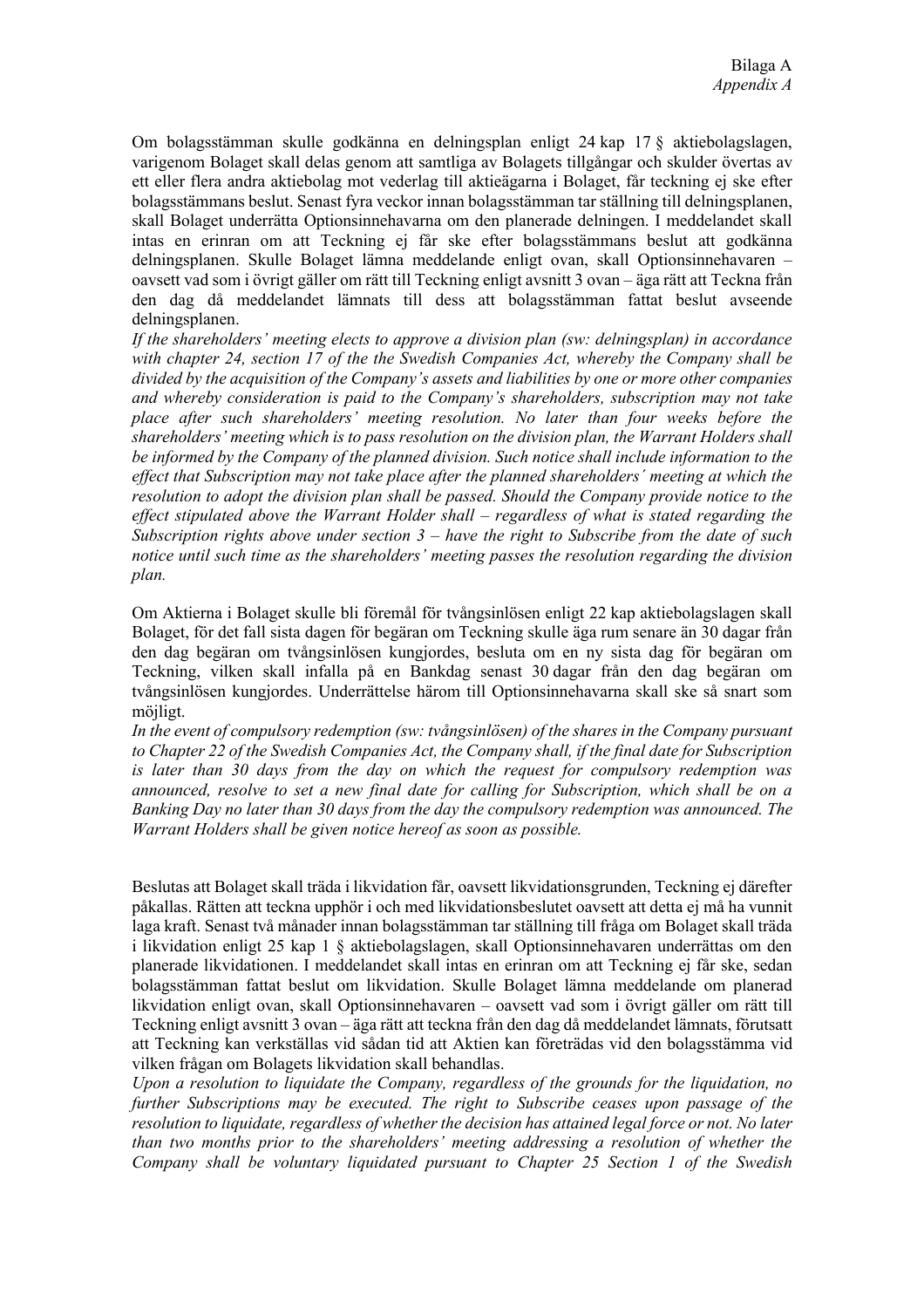*Companies Act, the Warrant Holder shall be informed of the planned liquidation. This notification shall include a reminder that Subscription may not be made after the shareholders meeting has resolved to liquidate the Company. Should the Company issue a notice of a planned liquidation of the Company in accordance with the above, the Warrant Holders shall - regardless of what is provided for regarding Subscription under section 3 above - have the right to Subscribe from the day on which the notification was given, provided that Subscription can be exercised at such a time as to allow the Share to be represented at the shareholders' meeting at which the Company's liquidation shall be addressed.*

Oavsett vad som sagts ovan om att Teckning ej får ske efter beslut om likvidation, beslut om delningsplan, beslut om fusionsplan eller utgången av ny slutdag vid tvångsinlösen, skall rätten att Teckna åter inträda för det fall att delningsplanen, fusionsplanen eller tvångsinlösen ej kommer till genomförande respektive likvidationen upphör.

*Regardless of what has been stated above to the effect that Subscription shall not be permitted after a resolution to liquidate, adopt a division plan, merger plan, or at the expiry of a new final date in the case of compulsory redemption, the right of Subscription shall be restored if the division plan, merger plan, or compulsory redemption lapses or the liquidation ceases.*

För den händelse Bolaget skulle försättas i konkurs, får Teckning ej därefter ske från tidpunkten för konkursbeslutet. Om emellertid konkursbeslutet hävs av högre rätt, får Teckning återigen ske. *If the Company is declared bankrupt, Subscription may not take place after the bankruptcy resolution (Sw:konkursbeslutet). If, however, the bankruptcy resolution is rescinded in an appellate court, the right to Subscription is restored.*

### **§ 9 Meddelanden /** *Notices*

Meddelanden rörande Optionsrätterna ska skriftligen tillställas varje Optionsinnehavare under adress som är känd för Bolaget.

*Notices relating to the Warrants must be provided in writing to each Warrant Holder to an address which is known to the Company.*

### **§ 10 Ändring av villkor /** *Amendments to the terms and conditions*

Bolagets styrelse har rätt att för Optionsinnehavarnas räkning besluta om ändring av dessa villkor i den mån lagstiftning, domstolsavgörande eller myndighets beslut gör det nödvändigt att ändra villkoren eller om det i övrigt - enligt styrelsens bedömning - av praktiska skäl är ändamålsenligt eller nödvändigt att ändra villkoren och Optionsinnehavarnas rättigheter inte i något hänseende försämras.

*The Company's Board of Directors shall be entitled, on behalf of the Warrant Holders, to amend these terms and conditions to the extent that any legislation, court decision or public authority decision renders necessary such amendment or where, in the Board's opinion, for practical reasons it is otherwise appropriate or necessary to amend the terms and conditions, and the rights of the Warrant Holders are thereupon not prejudiced in any respect.*

# **§ 11 Sekretess /** *Confidentiality*

Bolaget, kontoförande institut eller Euroclear får inte obehörigen till tredje man lämna uppgift om Optionsinnehavare. Bolaget äger rätt att få följande uppgifter från Euroclear om Optionsinnehavares konto i Bolagets avstämningsregister: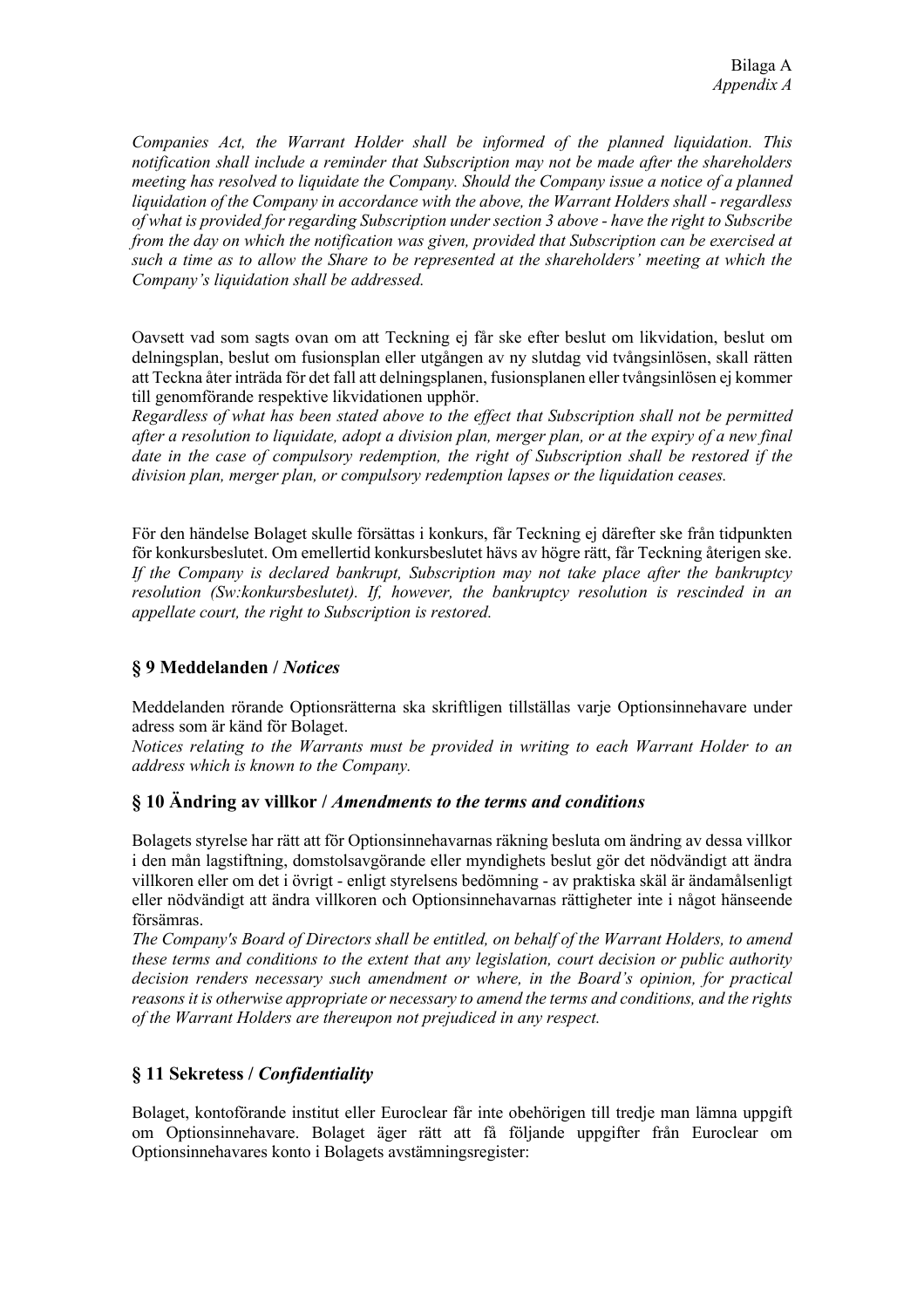*None of the Company, the institution maintaining a Warrant Holder's account or Euroclear may disclose information about a Warrant Holder to any third party without authorisation. The Company shall be entitled to obtain the following information from Euroclear regarding a Warrant Holder's account in the Company's central securities depository register:*

- i) Optionsinnehavarens namn, personnummer eller annat identifikationsnummer samt postadress; *the Warrant Holder's name, personal identification number or other identification number, and postal address;*
- ii) antal Optionsrätter. *the number of Warrants.*

### **§ 12 Begränsning av Bolagets ansvar /** *Limitation in the Company's liability*

Beträffande de på Bolaget ankommande åtgärderna gäller att ansvarighet inte kan göras gällande för skada, som beror på svenskt eller utländskt lagbud, svensk eller utländsk myndighetsåtgärd, krigshändelse, strejk, blockad, bojkott, lockout, tekniska problem eller annan liknande omständighet. Förbehållet i fråga om strejk, blockad, bojkott och lockout gäller även om Bolaget själv vidtar eller är föremål för sådan åtgärd.

*The Company shall incur no liability for any losses or costs arising as a consequence of Swedish or foreign operations of law, actions taken by Swedish or foreign governmental authorities, acts of war, strike, blockade, boycott, lockout, technical problems or other similar circumstances. The exemption regarding strike, blockade, boycott and lockout are applicable even if the Company initiates, or is subject to, such action.*

Bolaget är inte heller skyldigt att i andra fall ersätta skada som uppkommer, om Bolaget varit normalt aktsamt. Bolaget ansvarar inte i något fall för indirekt skada.

*The Company is neither liable in other cases where damages are incurred if the Company has exercised reasonable care. The Company is not in any case liable for indirect damages.*

Föreligger hinder för Bolaget att verkställa betalning eller att vidta annan åtgärd på grund av omständighet som anges i första stycket i detta avsnitt 12 får åtgärden skjutas upp till dess hindret har upphört.

*Should the Company be hindered from fulfilling a payment obligation or from taking another action, because of circumstances listed in the first clause of this Section 12, the action may be postponed until such time as the hindrance has ceased.*

### **§ 13 Tillämplig lag /** *Governing law*

Svensk lag gäller för tolkning och tillämpning av dessa optionsvillkor och därmed sammanhängande rättsfrågor.

*These warrants terms and legal issues relating thereto shall be governed by Swedish law.*

Tvist i anledning av dessa optionsvillkor skall slutligt avgöras genom skiljedom enligt Stockholms Handelskammares Skiljedomsinstituts Regler för Förenklat Skiljeförfarande, vilket innebär att skiljenämnden ska bestå av endast en skiljeman. Platsen och sätet för skiljeförfarandet skall vara Stockholm. Bolaget skall stå kostnaderna för skiljemannen. Om skiljeförfarandet påkallats av Optionsinnehavare och skiljemannen finner att det saknats skälig anledning för